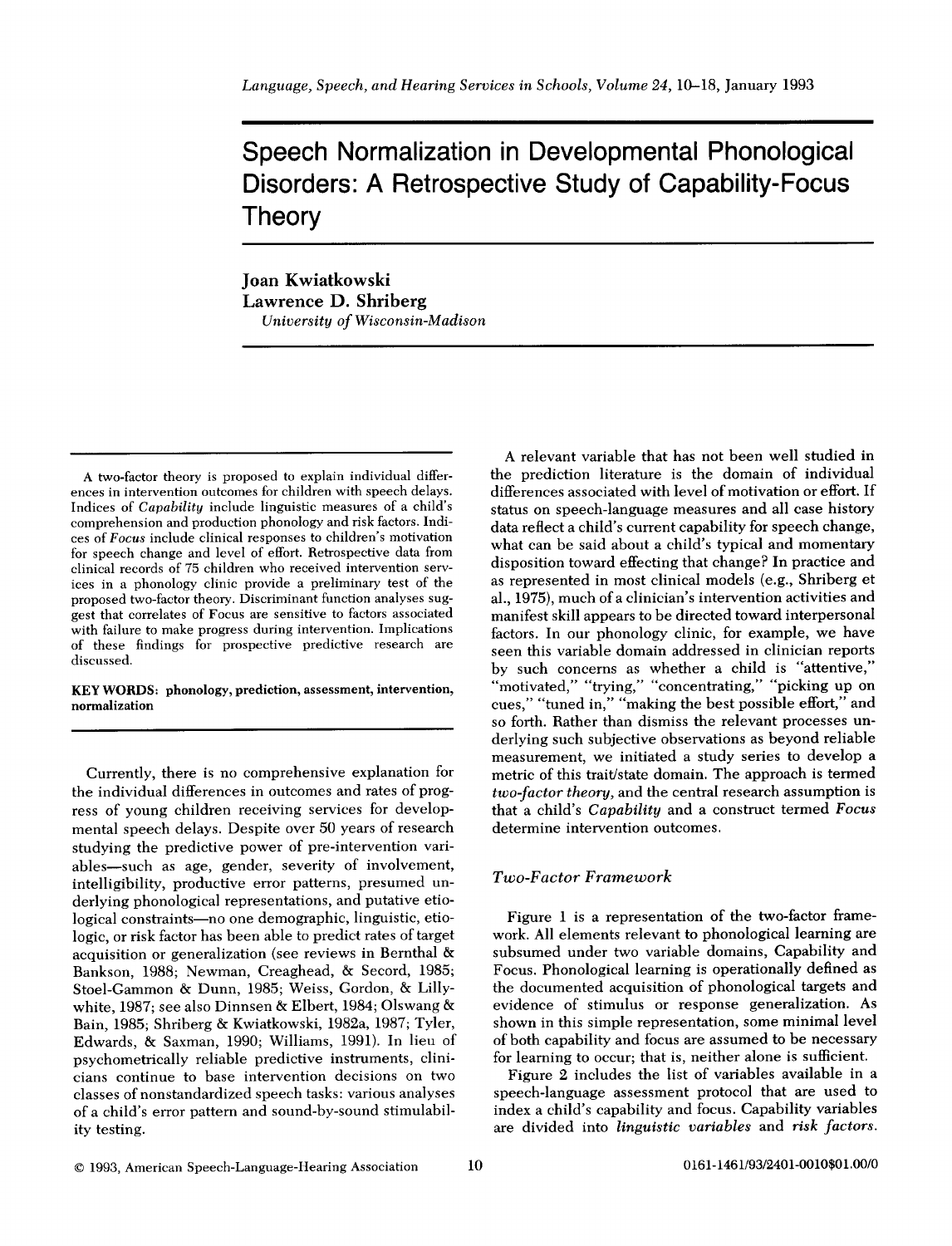

FIGURE 1. A two-factor framework for learning.

Linguistic variables subsume two subdomains: the status of the child's comprehension phonology, as reflected in speech discrimination status and other tasks, and the content and consistency of the child's production phonology. Production phonology includes both segmental variables (such as the pattern of word shapes, phonetic inventory, and phonemic inventory) and suprasegmental variables divided into Phrasing, Rate, and Stress (Shriberg, Kwiatkowski, Rasmussen, Lof, & Miller, 1992). Capability also includes Risk factors associated with constraints in the structure or function of the hearing and speech mechanisms, cognitive-linguistic processes, and psychosocial functioning (Shriberg & Kwiatkowski, 1982a; Shriberg, Kwiatkowski, Best, Hengst, & Terselic-Weber, 1986). For example, fluctuating hearing levels associated with episodes of otitis media with effusion is a mechanism constraint; poor auditory memory is a cognitive-linguistic constraint; and an adverse child-rearing environment is a psychosocial constraint.

The two variables that index Focus are *motivational events* and *effort.* Although typically viewed as being in the realm of subjective, interpersonal information, these domains are familiar and central to the speech-language clinician, who must constantly observe the client's focus and manipulate tasks to maintain it. As described in Shriberg and Kwiatkowski (1982b) and operationally defined in the present study, motivational events are those reinforcers for speech change that occur within the child's natural environment or that are provided by the clinician during intervention. Effort is operationally defined as the degree to which the child works for speech change under different levels of motivational events. Currently, the cues used to determine the child's need for more powerful motivational events are determined from live and videotaped observational scoring of discrete behaviors subsumed in the four categories of eye gaze, facial expression/oral gestures, verbal behaviors, and motor/postural behaviors (Shriberg, Kwiatkowski, & Snyder, 1989, 1990). Note that in the current perspective on two-factor theory shown in Figure 2, *stimulability* and *self-monitoring* are presumed to reflect components of



FIGURE 2. Capability and Focus domains in the two-factor framework.

both Capability and Focus. Capability defines the potential for demonstrating stimulability or self-monitoring; access to this potential presumably requires some threshold level of Focus.

Two-factor theory generates testable hypotheses that can be assessed in linear and nonlinear statistical models. For example, children may have the necessary motivation for change at a particular step in an intervention program, but lack the capability for change; they may have the required capability, but lack the motivation for change; or they may have or lack both. For two children with similar levels of capability, their level of focus may determine whether progress is slow or rapid. As suggested in studies of self-repairs (Clark & Andersen, 1979; Gallagher, 1977), focus presumably impels a child to make the effort to note and correct differences in his or her production in relation to the ambient language.

The current retrospective study was conducted to test only the general question of whether the Focus construct can be shown to be a statistically significant predictor of intervention outcome. If support were found for the two-factor framework using case record measures in a fairly large database, it would warrant the development of observational measures and methods for prospective studies.

## METHOD

Clinical records were reviewed for 164 children seen in a university phonology clinic during the 7-year period between September 1984 and May 1991. Children seen during this period were candidates for selection because the content and form of their intervention programs were variants of the same basic management paradigm (Shriberg & Kwiatkowski, 1982b, 1990), because the graduate students who provided intervention services were supervised by the same clinical supervisor, and because the same reporting format was used for generating clinical records. Demographic data recorded for all subjects in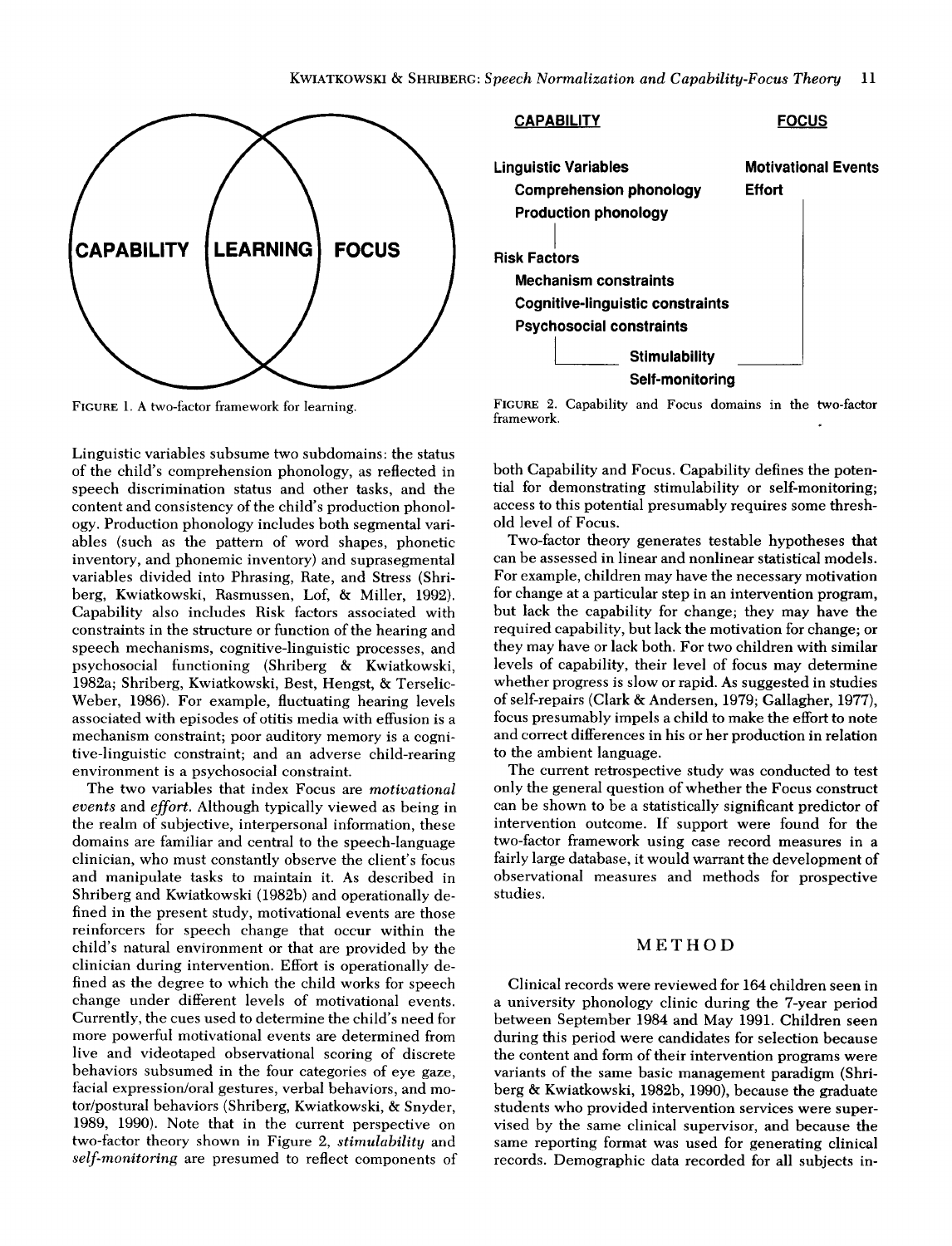eluded gender, chronological age at time of referral, and classification on a preliminary version of the 10-category Speech Disorders Classification System (SDCS) (Shriberg, in press). This latter measure was used to categorize subjects into one of 10 classifications based on the speech data from conversational samples obtained when first enrolled in the clinic. The categories essentially differentiated children with *questionable* speech delay from those with *nonquestionable* delay and subdivided both groups into those with *common* versus *uncommon* distortion errors (e.g., Shriberg, 1986; Smit, Hand, Freilinger, Bernthal, & Bird, 1990; Smit, 1991).

For the Capability and Focus variables, a three-level ordinal scale was developed to code behaviors in the clinical records that reflected status at the time of referral and throughout management. A *0* represented normal or high performance; *1* represented moderate status or intermediate performance between 0 and *2;* and *2* represented nonnormal or low performance (cf., Shriberg & Kwiatkowski, 1982a; Shriberg et al., 1986). Capability variables available in the clinical records included measures of word forms, consonant inventory at the level of sound classes, vowel production, stimulability, self-monitoring skills, and the three risk-factor domains. Focus variables included information on the level of motivational events required to maintain attention and optimum performance, and the degree to which the child's effort was a significant issue in modifying the basic management plans during acquisition and generalization phases of intervention.

The dependent or outcome variable was a measure of speech change progress at the end of one semester for children seen for at least one university semester or at the end of the diagnostic teaching period for children who were seen only for shorter periods. Specific response definitions to code intervention progress as *minimal, moderate,* or *maximal* were developed based upon linguistic level per target at the beginning versus the end of the intervention period and the proportion of targets showing each described change in linguistic level. The Appendix provides the codes and response definitions for all SDCS classifications, and for the Capability, Focus, and outcome variables.

All coding was completed by the first author. An intrajudge point-to-point reliability estimate was obtained on a 15% randomly selected sample of records recoded 3 months following the original coding. Intrajudge agreement ranged from 80% to 85% for all Capability, Focus, and outcome variables combined and from 93% to 97% for the three variables included in the discriminant function analyses. A randomly selected 10% point-to-point interjudge reliability check provided by a clinically-experienced research assistant yielded an overall percentage of agreement of 93% to 96% for the combined variables and from 91% to 96% for the three variables selected for the discriminant function analyses. The ranges in reliability percentages were a function of the stringency of the criteria used for identifying coding agreements, with the higher percentages obtained when comparisons involving a code and an asterisk (to indicate that the variable could not be coded) were not counted as disagreements.

## RESULTS AND DISCUSSION

Statistical analyses proceeded in three steps. First, a series of preliminary analyses tested whether age, gender, or SDCS classification was associated with degree of progress on the outcome variable. Next, discriminant function analyses assessed the power of Capability and Focus variables to discriminate minimal versus maximal progress. Finally, a descriptive analysis inspected individual subject profiles.

## *Age, Gender, and SDCS Classification*

The general findings from the preliminary analyses of age and gender were that neither were statistically associated with intervention outcomes. A  $t$  test of the mean ages at referral of the 164 boys  $(56.5 \text{ months}; SD = 24.9)$ and girls  $(59.3 \text{ months}; SD = 22.3)$  who received only assessment and/or intervention services was nonsignificant  $[t(112) = .28, p < .78]$ . Also, for the 134 boys and girls from the total sample who received intervention services, divided into those who made minimal, moderate, and maximal progress in treatment, a chi-square test of proportions was not significant  $[\chi^2(2) = 4.16, p < .20]$ . As shown in Figure 3, however, some possible trends in the percentages are notable for future studies, with the overall proportions suggesting that fewer boys than girls made maximal progress.

Finally, Figure 4 is a display of intervention progress in relation to the mean ages of the 134 boys and girls who received intervention services. Analysis of variance by regression indicated that the means were not significantly different  $[F(2) = 12, p < .89]$ . Again, however, some possibly interesting trends suggest that compared to the means for boys, which were consistent with developmental predictions of increased progress with an increase in age, the age X intervention progress means for girls were not orderly.

A statistical analysis for possible differences in the classification of boys and girls was also nonsignificant. Figure 5 is a display of the outcome data for the two more speechinvolved categories in the preliminary version of the Speech Disorders Classification System (SDCS) (Shriberg, in press). The speech errors of children designated *speechdelayed* in the left set of bars included only common distortions in addition to deletion and substitution errors. In contrast, the speech errors of children designated *speechdelayed+* in the right set of bars included at least 20% distortion errors considered uncommon (e.g., imprecise speech sounds, notably lengthened speech sounds). Chisquare tests of the proportion of children in each group who made minimal, moderate, and maximal progress were nonsignificant, although trends in the data suggest that compared to the speech-delayed children, proportionally more of the speech-delayed+ children made moderate rather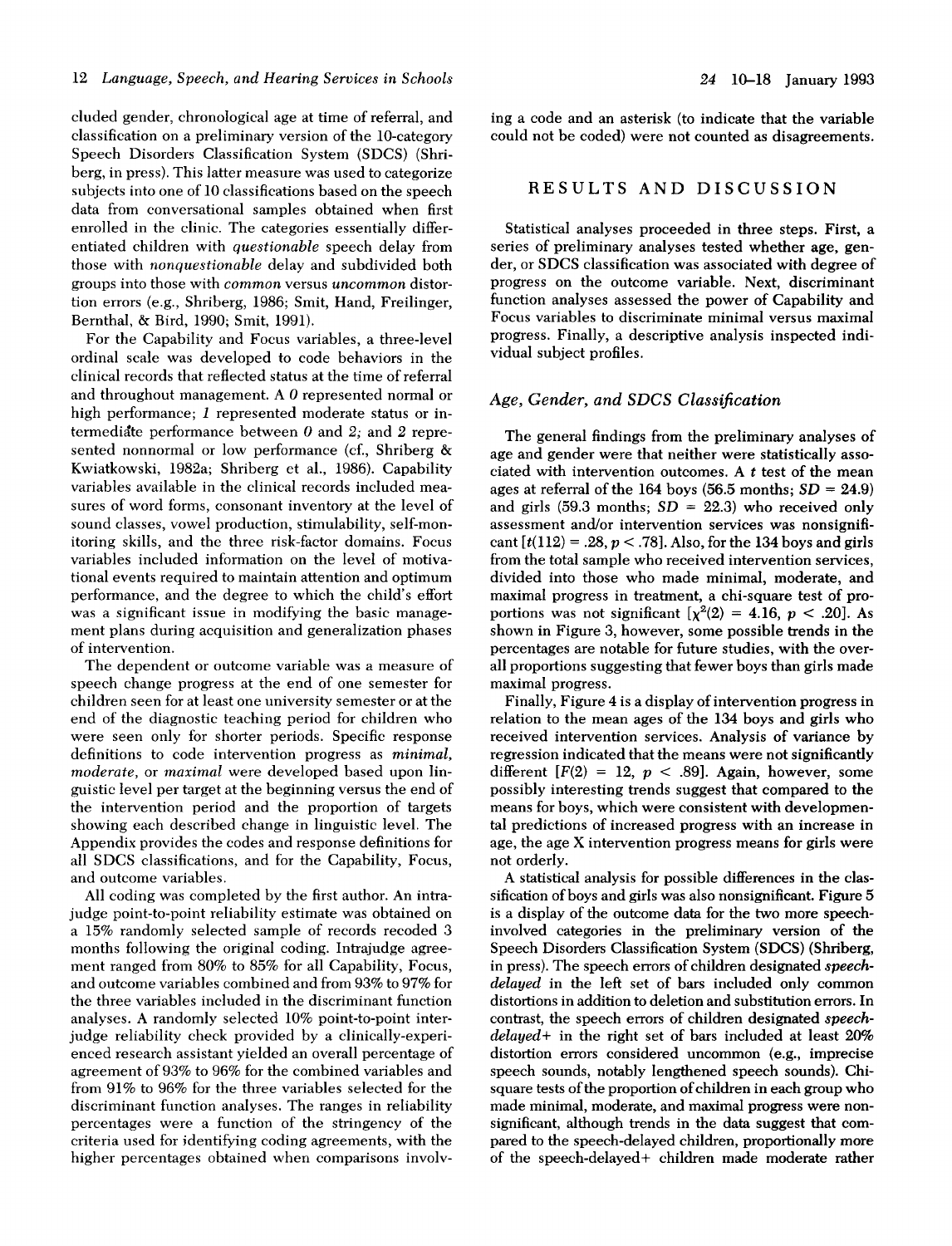

**FIGURE** 3. Percentage of boys and girls who made minimal, moderate, and maximal intervention progress.



**FIGURE** 4. Intervention progress in relation to boys' and girls' ages at the onset of intervention.

than maximal progress. As before, given the methodological limitations of these retrospective data, such trends are notable for prospective study.

#### *Discriminant Function Analyses*

On the basis of the nonsignificant demographic and speech-severity findings in the first set of preliminary analyses, discriminant function analyses were collapsed

over age, gender, and SDCS classification. Two technical constraints had to be met to run discriminant analyses on the available data using the SPSS Discriminant program running in the VAX environment (SPSS Inc., 1991). First, the intervention outcome data had to be represented dichotomously. To meet this requirement, all subjects making moderate progress were eliminated. Second, it was necessary to reduce the variables-to-subjects ratio to avoid singularity that resulted from having fewer than the required number of subjects in the equation. A series of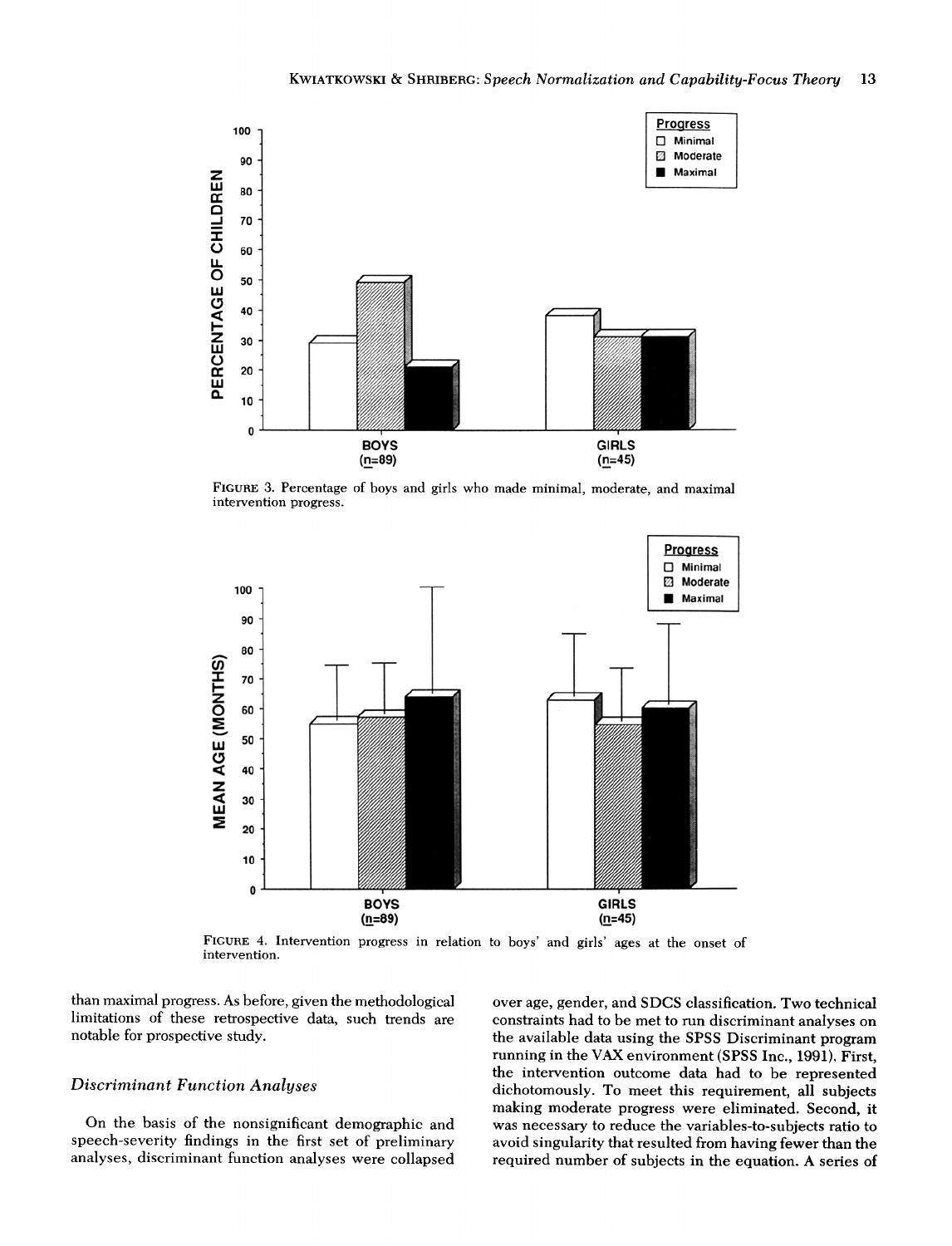

FIGURE 5. Intervention progress in relation to classification as *speech-delayed* and *speech-delayed+.*

discriminant functions were run to test different models, including inspection of the results of intercorrelation matrices and univariate *F* tests to remove highly intercorrelated and noncontributing variables. Also, variables for which coding validity was questionable due to the absence of supportive notations in the clinical record were eliminated. The results of these procedures suggested that the retention of one variable in each of the two construct domains provided the optimum configuration for discriminant function analyses. The variable selected for Capability was consonant inventory. The variable selected for Focus in this retrospective study was termed *focus,* reflecting the degree to which motivation/effort was an issue that consistently needed to be addressed during the acquisition phase of intervention.

Table 1 is a summary of the results of the discriminant function analyses using the 75 to 76 subjects for whom adequate case records data for all relevant variables were available. As indicated in the first row of the table, the attempt to discriminate intervention progress solely with the Capability variable-consonant inventory-yielded statistically and clinically significant correct discrimination of 100% of the children who made maximal progress.

However, measures of consonant inventory at the outset of intervention correctly predicted only 33% of those children classified as making only minimal progress. The results of a second discriminant function using both consonant inventory and focus yielded a 91% correct classification of children making maximal progress. The percentage of correct outcome classifications among children making only minimal progress increased from 33% to 59%. Thus, when these preliminary, ordinal measures of Capability and Focus were used, correlates of Focus appeared to be most sensitive to factors associated with the failure to make significant progress during intervention.

## *Subject Analysis*

To examine the Capability-Focus status of children who made minimal versus maximal progress, each child was assigned to one of four subgroups. The results are displayed in Figure 6. Status on each of the predictor variables, Capability and Focus, is indicated along the bottom of the figure as *good* (i.e., received a 0 on the variable) or *problem* (i.e., received a 2 or a 1 on the

| Variables in the equation                         | Number of<br>subjects | Percentage Correctly<br>Classified |                     | Discriminant function |    |         |
|---------------------------------------------------|-----------------------|------------------------------------|---------------------|-----------------------|----|---------|
|                                                   |                       | Minimal<br>progress                | Maximal<br>progress |                       | aı |         |
| Capability only consonant<br>inventory            | 76                    | 33                                 | 100                 | 20.35                 |    | < 0.001 |
| Capability and Focus<br>consonant inventory focus | 75                    | 59                                 | 91                  | 31.04                 |    | < .0001 |
|                                                   |                       |                                    |                     |                       |    |         |

TABLE 1. Discriminant function analyses.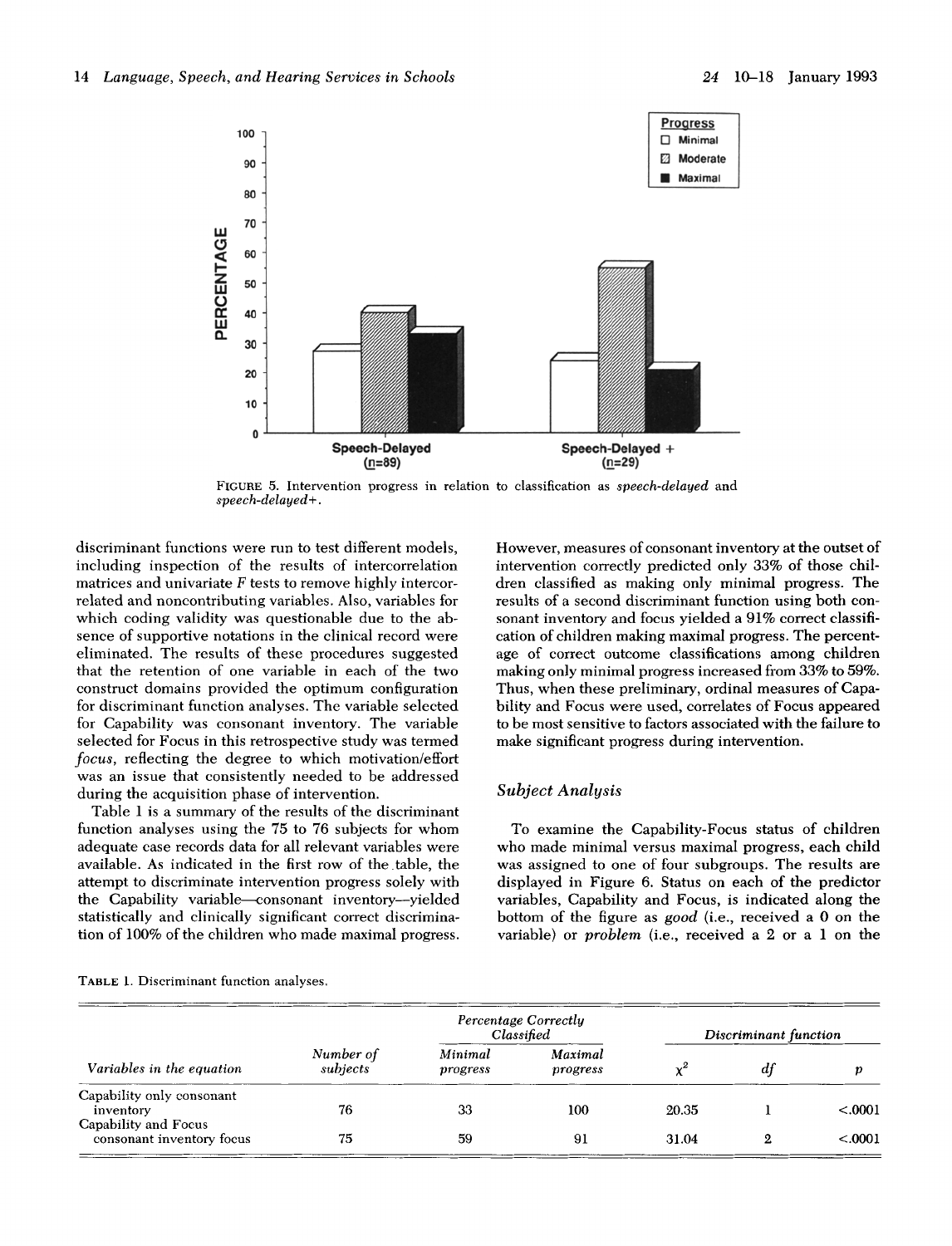

FIGURE 6. Subject analysis of Capability-Focus status in relation to intervention progress.

variable). Three aspects of these percentage data are of interest. First, within the maximal progress group on the right side of Figure 6 there were no children coded as *problem* on both Capability and Focus, or *problem* on just Capability. In comparison, a total of 31% of children in the minimal progress group on the left side had a problem in Capability or a problem with both Capability and Focus. Second, almost 80% of children making maximal progress were those coded as *good* on both Capability and Focus, whereas only approximately 38% of the minimal progress group were coded as *good* on both variables. Finally, it is noteworthy that within the group of children making maximal progress, approximately 21% had problems in Focus. In these cases in which Focus was a significant issue addressed during intervention, the clinical records included statements such as "lack of motivation for speech change," "highly distractable," "fear of failure," "unwilling to risk being incorrect," "easily frustrated and discouraged if not immediately successful," and "unwilling to attempt difficult speech tasks." Most generally, these individual subject data are consistent with the implications of the discriminant function analyses, placing Capability as the more significant, but not sufficient predictor of intervention outcome. It is not clear, however, why some children coded *good* on both the Capability and Focus variables made minimal progress.

## CONCLUSIONS

As with all retrospective data, the findings from this study reflect limitations in measurement sensitivity. Moreover, no data were available on possible individual differences in clinician style and caregiver inputs that might have enhanced or possibly constrained intervention progress. Notwithstanding these methodological caveats, information from this retrospective study appears to provide preliminary support for the two-factor learning framework. The finding that some children who are linguistically capable and who made maximal progress required clinicians to make significant manipulations of tasks and reinforcers to achieve focus suggests that focus constraints might be crucial to eventual speech change. Conversely, findings for the children with speech delays who made minimal progress suggest that some threshold level of capability might be required for a child to be self-focused without the clinician's manipulation of teaching tasks and reinforcers to motivate attention and effort.

More generally, study findings suggest that predictive models of speech change that include only linguistic capability and risk variables-however well developed linguistically or statistically-will not be sufficient to predict the progress of individual children. Rather, as in other areas of communicative disorders in which predictive measures include a variety of individual difference variables, an effective predictive measure for children with speech delays might need to account for individual differences in motivation and effort. A series of prospective studies to assess the predictive power of the Capability-Focus framework for short-term and long-term speech normalization have been initiated (Shriberg, Kwiatkowski, & Gruber, 1992).

### ACKNOWLEDGMENTS

The authors thank all the student clinicians whose clinical reports in the phonology clinic at the University of Wisconsin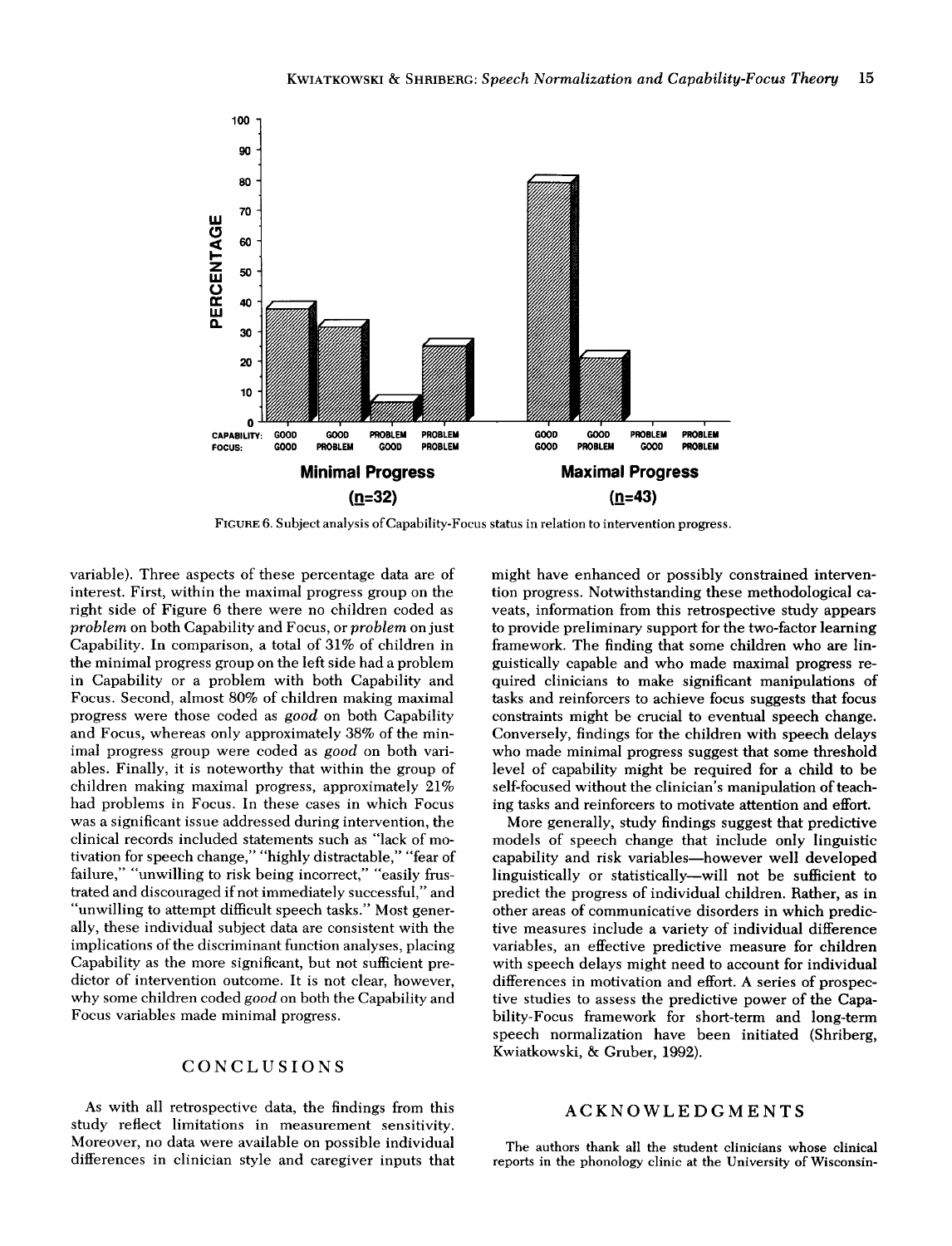Madison between September 1984 and May 1991 provided the data for this study. They also thank Doris Kistler for steady statistical guidance and Dorothy Rorick for excellent editorial assistance. Research was supported by the Public Health Service, National Institute on Deafness and Other Communication Disorders, Grant DC-00496.

## REFERENCES

- BERNTHAL, J. E., & BANKSON, N. W. (1988). *Articulation and phonological disorders* (2nd ed.). Englewood Cliffs, NJ: Prentice Hall.
- CLARK, E. V., & ANDERSEN, E. S. (1979). Spontaneous repairs: Awareness in the process of acquiring language. *Papers and Reports on Child Language Development, Stanford University, 16,* 1-13.
- DINNSEN, D. A., & ELBERT, M. (1984). On the relationship between phonology and learning. In M. Elbert, D. A. Dinnsen, & G. Weismer (Eds.), *Phonological theory and the misarticulating child. ASHA Monographs, 22,* 59-68.
- GALLAGHER, T. (1977). Revision behaviors in the speech of normal children developing language. *Journal of Speech and Hearing Research, 20,* 303-318.
- **NEWMAN,** P. W., **CREAGHEAD,** N. A., & **SECORD,** W. (1985). *Assessment and remediation of articulatory and phonological disorders.* Columbus, OH: Charles E. Merrill.
- OLSWANG, L. B., & BAIN, B. A. (1985). The natural occurrence of generalization during articulation treatment. *Journal of Communication Disorders, 18,* 109-129.
- **SHRIBERG,** L. D. (1986). *PEPPER: Programs to examine phonetic and phonologic evaluation records.* Hillsdale, NJ: Lawrence Erlbaum.<br>SHRIBERG, L. D. (in press). Four new speech and prosody
- measures for genetics research and other studies in developmental phonological disorders. *Journal of Speech and Hearing Research.*
- **SHRIBERG,** L. D., FILLEY, F. S., HAYES, D. M., **KWIATKOWSKI,** J., **SCHATZ,** J. A., **SIMMONS,** K. M., & **SMITH,** M. E. (1975, March). The Wisconsin Procedure for Appraisal of Clinical Competence (W-PACC): Model and data. *Asha,* pp. 158-165.
- SHRIBERG, L. D., & KWIATKOWSKI, J. (1982a). Phonological disorders I: A diagnostic classification system. *Journal of Speech and Hearing Disorders, 47,* 226-241.
- **SHRIBERG,** L. D., & KWIATKOWSKI, J. (1982b). Phonological disorders II: A conceptual framework for management. *Journal of Speech and Hearing Disorders, 47,* 242-255.
- **SHRIBERG,** L. D., & **KWIATKOWSKI,** J. (1987). A retrospective study of spontaneous generalization in speech-delayed children. *Language, Speech, and Hearing Services in Schools, 18,* 144-157.
- **SHRIBERG,** L. D., & KWIATKOWSKI, J. (1990). Self-monitoring and generalization in preschool speech-delayed children. *Lan-*

*guage, Speech, and Hearing Services in Schools, 21,* 157-170.

- SHRIBERG, L. D., KWIATKOWSKI, J., BEST, S., HENGST, J., & TERSELIC-WEBER, B. (1986). Characteristics of children with phonologic disorders of unknown origin. *Journal of Speech and Hearing Disorders, 51,* 140-161.
- SHRIBERG, L. D., KWIATKOWSKI, J., & GRUBER, F. A. (1992). *Short-term and long-term normalization in developmental phonological disorders.* Paper presented at the American Speech-Language-Hearing Association Annual Convention, San Antonio, TX.
- SHRIBERG, L. D., KWIATKOWSKI, J., RASMUSSEN, C., LOF, G. L., & MILLER, J. F. (1992). *The Prosody-Voice Screening Profile (PVSP): Psychometric findings and reference data for young children* (Tech. Rep. No. 1). Tucson, AZ: Communication Skill Builders.
- SHRIBERG, L. D., KWIATKOWSKI, J., & SNYDER, T. (1989). Tabletop versus microcomputer-assisted speech management: Stabilization *phase. Journal of Speech and Hearing Disorders, 54,* 233-248.
- SHRIBERG, L. D., KWIATKOWSKI, J., & SNYDER, T. (1990). Tabletop versus microcomputer-assisted speech management: Response evocation phase. *Journal of Speech and Hearing Disorders, 54,* 635-655.
- SMIT, A. B. (1991). *Children's error responses in the Iowa-Nebraska articulation norms project.* Paper presented at the Child Phonology Conference, Iowa City, IA.
- SMIT, A. B., HAND, L., FREILINGER, J. J., BERNTHAL, J. E., & BIRD, A. (1990). The Iowa articulation norms project and its Nebraska replication. *Journal of Speech and Hearing Disorders, 55,* 779-798.
- SPSS INC. (1991). *SPSS advanced statistics: User's guide.* Chicago, IL: SPSS Inc.
- STOEL-GAMMON, C., & DUNN, C. (1985). *Normal and disordered phonology in children.* Baltimore, MD: University Park Press.
- TYLER, A. A., EDWARDS, M. L., & SAXMAN, J. H. (1990). Acoustic validation of phonological knowledge and its relationship to treatment. *Journal of Speech and Hearing Disorders, 55,* 251-261.
- WEISS, C. E., GORDON, M. E., & LILLYWHITE, H. S. (1987). *Clinical management of articulation and phonologic disorders* (2nd ed.). Baltimore, MD: Williams & Wilkins.
- WILLIAMS, A. L. (1991). Generalization patterns associated with training least phonological knowledge. *Journal of Speech and Hearing Research, 34,* 722-733.

#### Received March 10, 1992 Accepted May 15, 1992

Contact authors: Joan Kwiatkowski or Lawrence D. Shriberg, The Phonology Project, Waisman Center on Mental Retardation and Human Development, University of Wisconsin-Madison, 1500 Highland Avenue, Madison, WI 53705.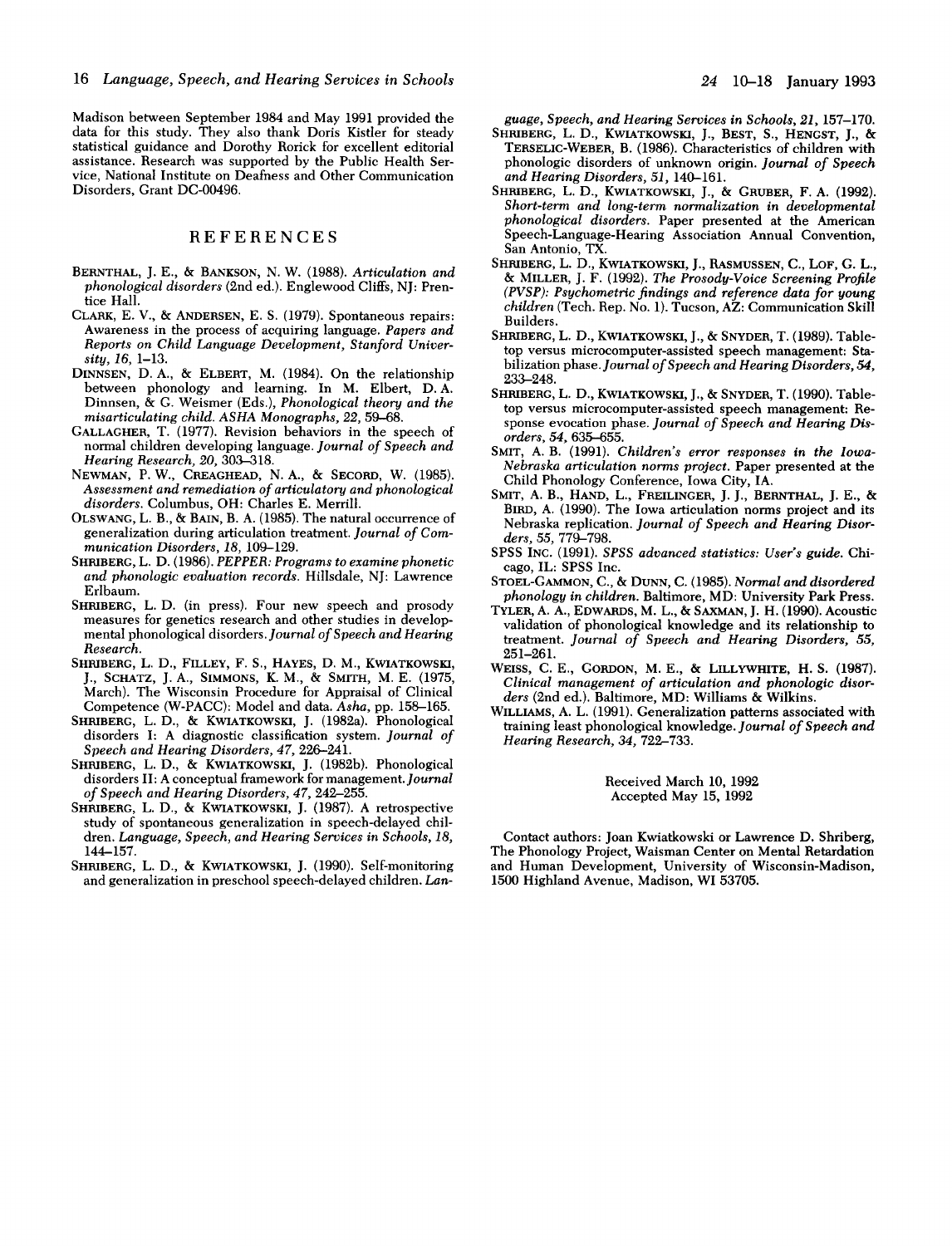# APPENDIX

Classification categories for the *Speech Disorders Classification System (SDCS),* and descriptors for Capability, Focus, and Outcome variables. Variables for which there is no information or for which a code cannot be assigned from the available information are coded "\*" for missing data.

| Variable                    | Code                                      | Descriptor                                                                                                                                                                                                   |  |
|-----------------------------|-------------------------------------------|--------------------------------------------------------------------------------------------------------------------------------------------------------------------------------------------------------------|--|
| <b>SDCS Classification</b>  |                                           |                                                                                                                                                                                                              |  |
| First assessment            | 1<br>$\mathbf 2$<br>3<br>4<br>5<br>6<br>7 | Normal Speech (NS)<br>Normalized Speech (NSX)<br>Questionable Speech Delay (QSD)<br>Questionable Speech Delay+ (QSD+)<br>Speech Delay (SD)<br>Speech Delay+ $(SD+)$<br>Questionable Residual Errors (QRE)    |  |
|                             | 8<br>9<br>10                              | Questionable Residual Errors+ (QRE+)<br>Residual Errors (RE)<br>Residual Errors + $(RE+)$                                                                                                                    |  |
| Last assessment             | (same as above)                           |                                                                                                                                                                                                              |  |
| Capability                  |                                           |                                                                                                                                                                                                              |  |
| <b>Linguistic Variables</b> |                                           |                                                                                                                                                                                                              |  |
| Vowel errors                | 0<br>1                                    | None<br>One vowel consistently incorrect, inconsistent errors on one or more vowels, or<br>word-specific errors.                                                                                             |  |
|                             | 2                                         | Two or more vowels consistently incorrect, or one or more vowels consistently<br>incorrect combined with word-specific errors.                                                                               |  |
| Consonant inventory         | 0<br>1                                    | Representative sounds from each of the six manner classes (including lingual<br>fricatives); liquids only if developmentally appropriate.<br>Does not meet criteria for 0 or 2.                              |  |
|                             | 2                                         | Inventory limited to some nasals and stops, but may include one glide.<br>NOTE: Common distortions (Shriberg, in press) are not considered errors.                                                           |  |
| Word shapes                 | 0<br>1<br>2                               | Inventory includes CV, VC, CVC, CC <sub>n</sub> , CC <sub>c</sub> , 2+ syllable words.<br>Does not meet criteria for 0 or 2.<br>Does not include CVC, CC, or CC; deletes syllables in all 2+ syllable words. |  |
| Stimulability               | $\bf{0}$<br>1                             | Readily stimulable with only an auditory model at the sound level or higher on<br>all developmentally appropriate error sounds.<br>Does not meet criteria for 0 or 2.                                        |  |
|                             | $\mathbf{2}$                              | Not stimulable even with multiple cues on any error sounds that are<br>developmentally appropriate.                                                                                                          |  |
| Self-monitoring             | 0<br>1<br>$\mathbf{2}$                    | Frequent spontaneous attempts to self-correct errors.<br>Does not meet criteria for 0 or 2.<br>Does not spontaneously attempt to self-correct errors.                                                        |  |
| <b>Risk Factors</b>         |                                           |                                                                                                                                                                                                              |  |
|                             |                                           |                                                                                                                                                                                                              |  |
| Hearing mechanism           | $\bf{0}$<br>1                             | No constraints.<br>More than one episode of otitis media with effusion, but no report of hearing<br>problems and/or concerns.                                                                                |  |
|                             | $\mathbf{2}$                              | More than one episode of otitis media with effusion and report of hearing<br>problems and/or concerns about hearing.                                                                                         |  |
| Speech mechanism            | 0<br>$\bf{l}$<br>2                        | No constraints.<br>Minor structural or functional problems.<br>Significant structural (e.g., repaired cleft) or functional (e.g., dysarthria)<br>problems.                                                   |  |
| Comprehension               | 0<br>1<br>2                               | No constraints.<br>Equal to or less than 1-year delay.<br>Greater than 1-year delay.                                                                                                                         |  |
| Language production         | 0<br>1<br>2                               | No constraints.<br>Equal to or less than 1-year delay.<br>Greater than 1-year delay.                                                                                                                         |  |
| Psychosocial behavior       | 0<br>1                                    | No constraints.<br>Minimal to moderate concerns regarding behavior (e.g., attention, manipulative<br>behavior, avoidance of difficult speech tasks, or fear of failure).                                     |  |
|                             | 2                                         | Significant concerns regarding behavior.                                                                                                                                                                     |  |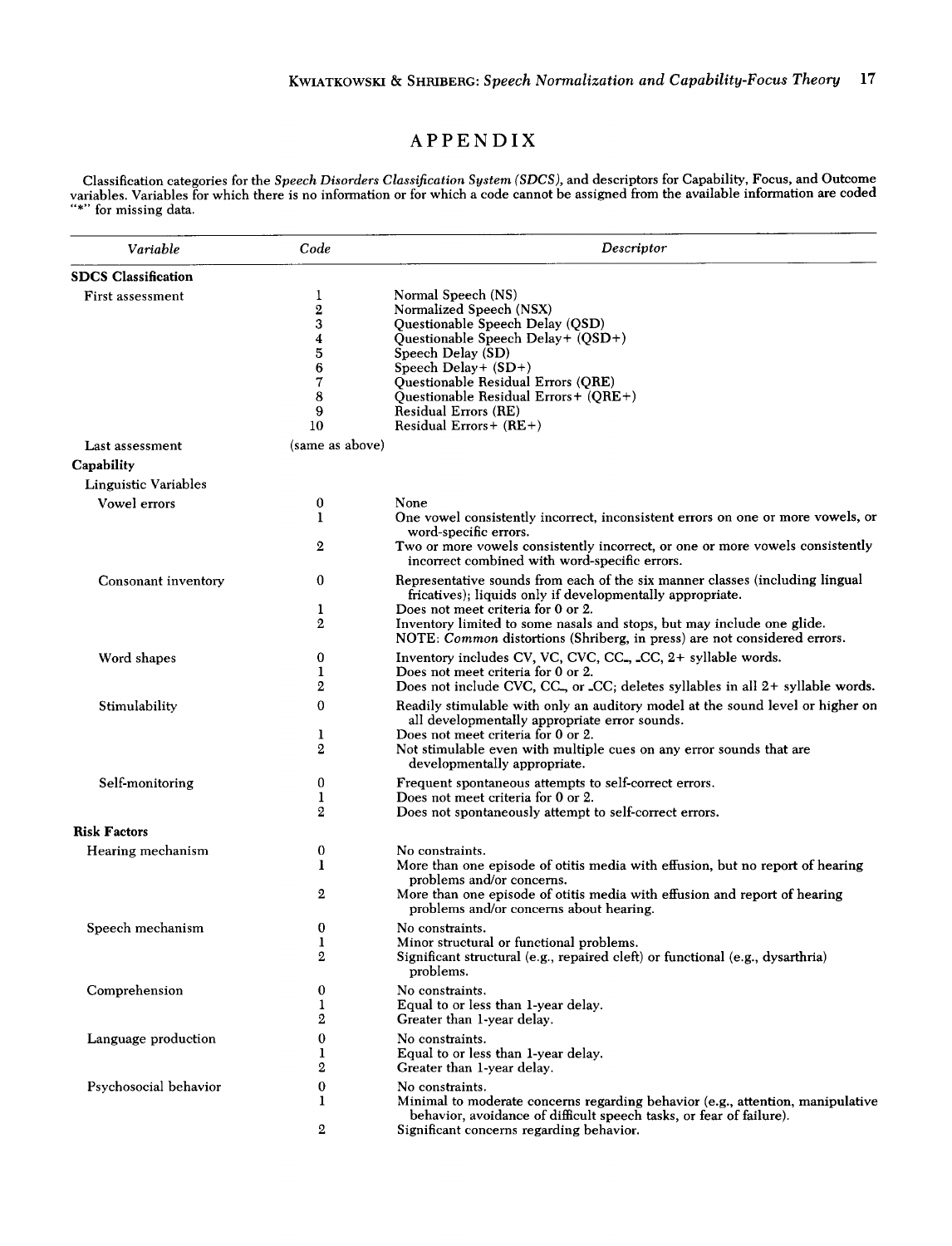| Variable                             | Code            | Descriptor                                                                                                                                                                                                                                                                                                                                                                                                                        |
|--------------------------------------|-----------------|-----------------------------------------------------------------------------------------------------------------------------------------------------------------------------------------------------------------------------------------------------------------------------------------------------------------------------------------------------------------------------------------------------------------------------------|
| <b>Focus</b>                         |                 |                                                                                                                                                                                                                                                                                                                                                                                                                                   |
| Level of motivational<br>events      | 1               | Requires normal schedule of social reinforcement for task maintenance.                                                                                                                                                                                                                                                                                                                                                            |
|                                      | $\mathbf{2}$    | Requires clear task expectations and/or standard token reinforcement system<br>for task maintenance.                                                                                                                                                                                                                                                                                                                              |
|                                      | 3               | Requires special, individualized reinforcement system for task maintenance.                                                                                                                                                                                                                                                                                                                                                       |
|                                      | 4               | Requires reinforcement specifically contingent on accurate production.                                                                                                                                                                                                                                                                                                                                                            |
|                                      | 5               | Same as 4, with addition of response cost.                                                                                                                                                                                                                                                                                                                                                                                        |
| Focus during acquisition<br>phase    | $\bf{0}$        | Not an issue.                                                                                                                                                                                                                                                                                                                                                                                                                     |
|                                      | 1               | A minimal issue. Clinical report must specify consistent need for the standard<br>reinforcement system or variable need, depending on the target (e.g., 0 for<br>easier speech targets and 2 for difficult targets).                                                                                                                                                                                                              |
|                                      | $\mathbf{2}$    | A significant issue. Clinical report must specify use of the standard<br>reinforcement system plus the use of other reinforcement systems, the<br>inclusion of provisions for providing the child with options to control<br>treatment activities, and the use of different strategies to manipulate teaching<br>tasks.                                                                                                           |
| Focus during<br>generalization phase | (same as above) |                                                                                                                                                                                                                                                                                                                                                                                                                                   |
| <b>Intervention Outcome</b>          |                 |                                                                                                                                                                                                                                                                                                                                                                                                                                   |
| Progress during first<br>semester    | $\theta$        | <i>Maximal.</i> Best performance includes the following: for targets begun at the<br>sound level, subject has mastered $(\geq 75\%)$ the carrier phrase level; for<br>targets begun at the word/carrier phrase level, subject is at the generalization<br>level or is generalizing correct production to spontaneous conversational<br>speech.<br>NOTE: Assign 0 only if most $($ > 50%) targets meet criteria. If there are only |
|                                      | $\mathbf{1}$    | two targets, they both must meet criteria for 0.<br>Moderate. Best performance includes the following: for targets begun at the<br>sound level, subject has mastered the spontaneous word level; for targets<br>begun at the word/carrier phrase level, subject has mastered that level or<br>does not meet criteria for 0 or 2.                                                                                                  |
|                                      | 2               | Minimal. Best performance includes the following: for targets begun at the<br>sound level, subject has not progressed to the word level (i.e., is still at the<br>sound, syllable, or key word level); for targets begun at a higher linguistic<br>level, subject is still at the same level.                                                                                                                                     |